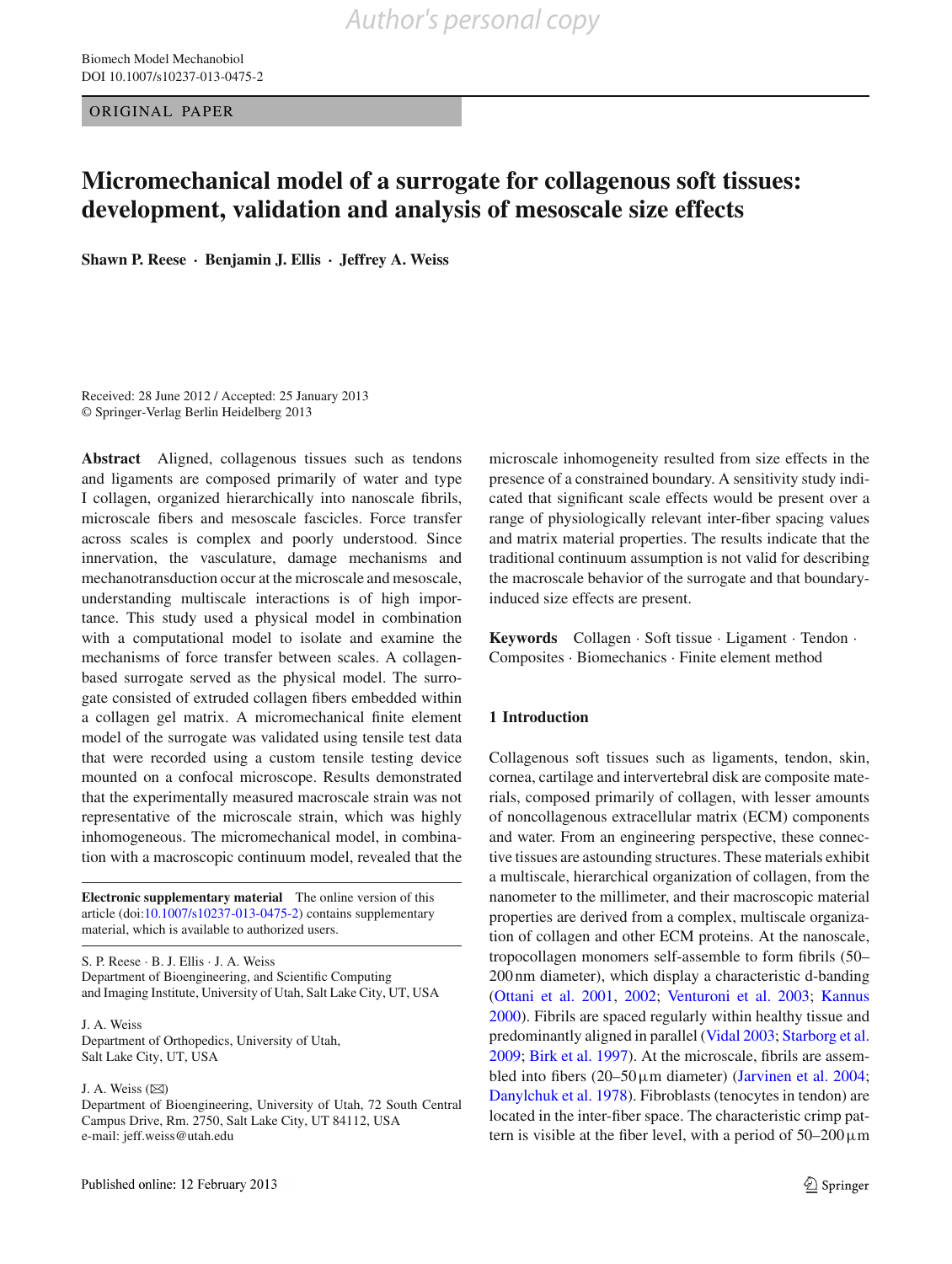[\(Jarvinen et al. 2004](#page-8-3); [Hurschler et al. 2003\)](#page-8-5). Fibers are arranged in a largely parallel fashion [\(Kannus 2000\)](#page-8-1). At the mesoscale, fibers are assembled into fascicles (100–  $500 \mu m$  diameter) [\(Danylchuk et al. 1978;](#page-8-4) [Kannus 2000](#page-8-1); [Wang 2006](#page-9-4)[\).](#page-8-6) [Fascicles](#page-8-6) [are](#page-8-6) [organized](#page-8-6) [in](#page-8-6) [parallel](#page-8-6) [\(](#page-8-6)Haraldsson et al. [2008\)](#page-8-6). At the macroscale, groups of fascicles are organized into functional bands  $((100)\mu m-1)$  mm diameter) [\(Danylchuk et al. 1978](#page-8-4)).

Force transfer between scales in collagenous soft tissues is poorly understood. At the mesoscopic level, force does not appear t[o](#page-8-6) [be](#page-8-6) [distributed](#page-8-6) [evenly](#page-8-6) [between](#page-8-6) [fascicles](#page-8-6) [\(](#page-8-6)Haraldsson et al. [2008;](#page-8-6) [Komolafe and Doehring 2010\)](#page-8-7). At the fiber level, the strain is highly inhomogeneous, with the dominant modes of deformation consisting of fiber sliding and uncrimping [\(Screen et al. 2004a;](#page-9-5) [Screen and Cheng 2007](#page-9-6)). Tendon failure occurs at both the fiber and fascicle levels [\(Fung et al. 2009;](#page-8-8) [Nakama et al. 2005;](#page-8-9) [Ritter et al. 2009](#page-9-7)). Because adjacent fascicles are poorly coupled, this may cause stress shielding of damaged fascicles, adversely affecting the healing response [\(Haraldsson et al. 2008\)](#page-8-6). Furthermore, vascularization and innervation, which are required for normal function of collagenous soft tissues, occur at the fascicle level. Since mechanotransduction occurs by fibroblasts and tenocytes at the fiber level, abnormal fiber loading (e.g., as a result of fascicle injury or rupture) may adversely affect the fibroblast-mediated remodeling of the tissue [\(Haraldsson et al. 2008;](#page-8-6) [Wang 2006](#page-9-4)). At the fibril level, certain disease states (e.g., Ehlers Danlos Syndrome) affect the formation [and](#page-9-8) [subsequent](#page-9-8) [strength](#page-9-8) [of](#page-9-8) [collagen](#page-9-8) [fibrils](#page-9-8) [\(](#page-9-8)Tozer and Duprez [2005\)](#page-9-8). Thus, a comprehensive understanding of the mechanical function of normal and diseased connective tissues requires an understanding of multiscale structure– function relationships and the mechanisms of interaction between scale levels.

Although multiscale structure-function relationships are of fundamental importance, the study of these relationships has proved challenging. For instance, studies that have characterized the material properties of different constituents of tendon (e.g., single fascicles, fibers and fibrils) have arrived at conflicting conclusions regarding scale-dependent material behavior [\(Atkinson et al. 1999](#page-8-10); [Haraldsson et al. 2008](#page-8-6); [Hirokawa 2003](#page-8-11); [Komolafe and Doehring 2010](#page-8-7)[;](#page-8-12) Miyazaki and Kozaburo [1999](#page-8-12); [Screen et al. 2004a](#page-9-5); [Screen and Cheng 2007](#page-9-6); [Yamamoto et al. 1999\)](#page-9-9). Some studies have found that tissue structures become stiffer with increasing scale (e.g., whole tend[on](#page-8-13) [is](#page-8-13) [stiffer](#page-8-13) [than](#page-8-13) [fascicles\)](#page-8-13) [\(Hirokawa 2003](#page-8-11)[;](#page-8-13) Miyasaka et al. [1991;](#page-8-13) [Yamamoto et al. 1999](#page-9-9)), while others have reported the oppo[site](#page-8-7) [trend](#page-8-7) [\(Atkinson et al. 1999](#page-8-10)[;](#page-8-7) Komolafe and Doehring [2010](#page-8-7)). These conflicting results may be due to damage of tissue structures during separation, clamping artifacts, errors in measurement of strain and/or cross-sectional area and sample hydration. Further, it is challenging to obtain a homogenous test sample, as the material properties of

tendon and ligament vary between the insertion site and the mid-substance [\(Thomopoulos et al. 2003](#page-9-10); [Hewitt et al. 2001](#page-8-14); [Lake et al. 2009](#page-8-15)).

The dependence of mechanical behavior on the physical size of the sample is known as a "size effect." This has been observed in trabecular bone [\(Park and Lakes 1986](#page-9-11); [Fatemi et al. 2002\)](#page-8-16) and expanded foams [\(Anderson and Lakes](#page-8-17) [1994](#page-8-17); [Shu et al. 1999\)](#page-9-12). Size effects occur when the size of the microstructure approaches the wavelength of the macro-scopic displacement field [\(Shu et al. 1999\)](#page-9-12). This inadequate separation of characteristic length between the microstructure and macrostructure violates the traditional continuum assumption that microstructures are infinitesimally small relative to the microscale. To model size effects, several higher order theories (e.g., generalized continuums, nonlocal elasticity) have been proposed [\(Anderson and Lakes 1994](#page-8-17); [Fatemi et al. 2002\)](#page-8-16). In traditional continuum elasticity theory (referred to as the "local continuum assumption" herein), the stress at a point is only a function of the strain at that point. In higher order theories, the stress at a point is a function of both the strain at that point and the surrounding material. Most commonly, this is taken into account via strain gradients [\(Anderson and Lakes 1994;](#page-8-17) [Fatemi et al. 2002](#page-8-16); Kouznetsova et al. [2004\)](#page-8-18). Size effects may occur near constrained boundaries due to large strain gradients or near the cut edges of samples due to a disrupted microstructure. Distinguishing between these two types of size effects is challenging [\(Anderson and Lakes 1994\)](#page-8-17).

The characteristic size of fascicles ( $\sim$ 200µm) and fibers (∼20µm) is only 1–3 orders of magnitude smaller than macroscopic tendon dimensions (∼10 mm) [\(Danylchuk et al.](#page-8-4) [1978](#page-8-4); [Kannus 2000](#page-8-1)). Furthermore, the isolation of fibers, fascicles and even whole tendons results in damage that may cause edge effects. Although further experimental verification is needed, size effects within tendon and ligament may lead to the propagation of stress between scales in a manner that is inconsistent with the local continuum assumption [\(Buechner and Lakes 2003](#page-8-19); [Kouznetsova et al. 2004\)](#page-8-18).

Unfortunately, the study of size effects in native collagenous connective tissues is wrought with experimental challenges. The preparation of consistent samples, the complicated multiscale organization of these tissues and the difficulty in separating gradient-dependent size effects from edge-dependent size effects complicate the study of multiscale force transfer. This study addressed these challenges by developing a surrogate material and using it as a physical model to isolate and study key structural features. Because of the regular structure of the surrogate, there was no damage along the edges, which allowed for the isolation of gradientbased size effects. Furthermore, the regular structure of the surrogate facilitated the creation of a micromechanical finite element (FE) model, which was validated using a number of strain measures. This allowed certain hypotheses to be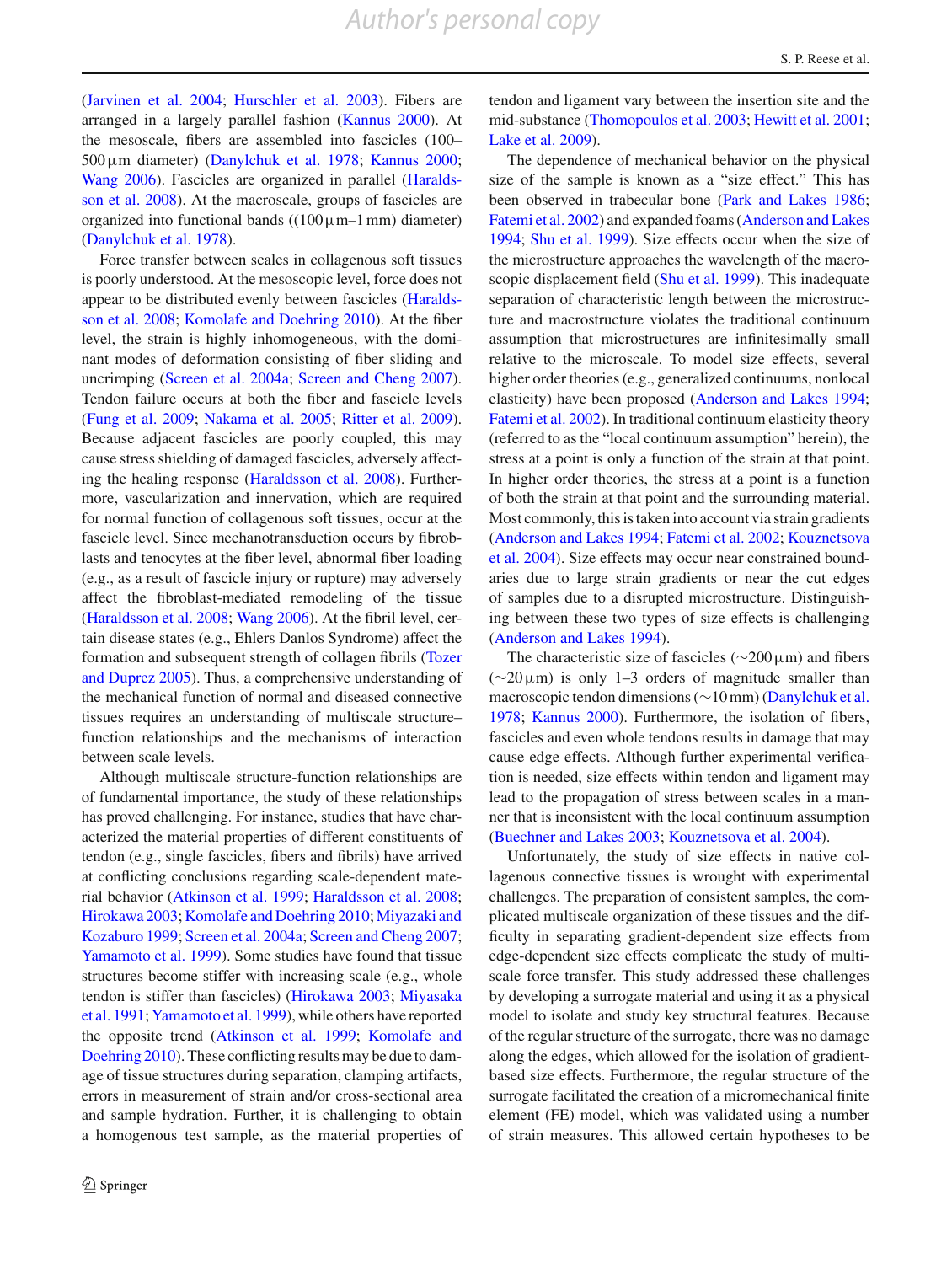addressed that would be difficult to test using the physical model alone. The objectives of this study were (1) develop a collagen-based physical surrogate and subject it to tensile loading, (2) create a 3D micromechanical FE model of the surrogate and validate it using stress and strain measured at both the macroscale and microscale, (3) examine boundary effects and mesoscale size effects within the surrogate using the validated micromechanical model and a continuum model and (4) perform a sensitivity study to examine the effects of inter-fiber spacing and relative stiffness on predicted strains.

## **2 Methods**

#### 2.1 Surrogate construction

Collagen-based surrogates were created from type I collagen. To create fibers, acid solubilized rat tail tendon collagen (10 mg/ml) was diluted to 5 mg/ml in 1X PBS, neutralized to a  $pH = 8.5$ , injected into 1-m-long silicone tubes with an inner diameter of 1.4 mm and allowed to polymerize at RT for 8 h. Sulfide-functionalized fluorescent styrene beads  $(d = 1.0 \,\mu\text{m}, \lambda_{\text{emission}} = 543 \,\text{nm}, 7.3 \times 10^6 \text{ beads/ml})$  were added to the solution prior to polymerization [\(Vader et al.](#page-9-13) [2009\)](#page-9-13). The gel was extruded to form fibers. Fibers were incubated in water overnight and then allowed to dry under their own weight to a final diameter of ∼100µm [\(Caves et al.](#page-8-20) [2010;](#page-8-20) [Pins et al. 1997\)](#page-9-14).

A custom jig was constructed to align the fibers with a constant spacing. The jig consisted of 1-mm-thick silicone inserts with laser-cut channels  $(500 \,\mu m)$  spacing). These inserts were placed between two glass slides in an acrylic chamber, thus forming a mold. Fibers were placed in the jig, and 5 mg/ml collagen containing carboxyl functionalized fluorescent styrene beads  $(1 \mu m)$  diameter,  $\lambda$ <sub>emission</sub>  $= 605$  nm,  $7.3 \times 10^6$  beads/ml) was injected into the chamber and allowed to polymerize overnight. The resulting constructs were cross-linked in a solution of 5% formalin and 2% gluteraldehyde for 8h. Constructs were then cut to  $\sim$ 2.5 × 30 mm and stored in water at 4 °C. For SEM imaging, individual fibers and gels (2 mg/ml) were fixed and stained using osmium tetroxide, dehydrated in a graded ethanol series, air dried, sputter coated and imaged using a standard protocol [\(Iwasaki et al. 2008](#page-8-21)).

#### 2.2 Surrogate testing

A custom mechanical testing apparatus was created to allow simultaneous measurement of force, macroscopic strain and microscopic strain in the surrogates (Fig. S3). The apparatus was mounted on the stage of an inverted confocal microscope. Surrogates were immersed in a saline bath  $(N = 9)$  at room temperature, mounted in the clamps and subjected to incremental stress relaxation testing to determine the quasi-static elastic response [\(Lujan et al. 2007](#page-8-22)). A total of six 1% strain increments (6% max strain) were applied at a strain rate of 1%/s, with a relaxation time of 5 min between increments. After equilibration of each strain increment, force was recorded and a confocal *z*-stack was acquired at the center of the construct at  $4\times$  and  $10\times$  magnification, using two lasers to excite the red ( $\lambda = 543 \text{ nm}$ ) and green ( $\lambda = 488 \text{ nm}$ ) fluorescent beads. A *z*-stack of five images with  $40 \mu m$  spacing was acquired at each strain level and magnification.

#### 2.3 Strain measurement

Texture correlation was used to measure strain at the macroand microscale [\(Upton et al. 2008;](#page-9-15) [Gilchrist et al. 2007\)](#page-8-23). For each *z*-stack, the image that was closest to the construct center was used for strain measurement. For macroscale strain measurement, a quadrilateral was defined by four nodes within the  $4\times$  image. At each node, a subregion of the image was used as a template. In the next image, acquired at the subsequent strain level, the template images were registered and the nodal displacements were computed. The incremental deformation gradient, d**F**, was computed from the nodal displacements between each strain level using the FE method of shape function interpolation [\(Bonet and Wood 1997\)](#page-8-24) (Equation SI 1). The total deformation gradient  $\mathbf{F}_N$  for strain level *N* was computed by multiplying the deformation gradients from all previous strain levels (Equation SI 2), and the infinitesimal strain was computed from the total deformation gradient (Equation SI 3). This yielded the average strain within the quadrilateral.

To obtain the microscale strain, quadrilaterals were defined within the matrix and fiber materials. The strain analysis was identical to that described for the macroscale strain measurement. In general, the measured longitudinal strain was less than the applied clamp strain (e.g.,  $4-5\%$ ) optical strain for 6% clamp strain). The longitudinal strain, transverse strain and force were interpolated in time via cubic splines. The average strain across all samples was computed at ten time points up to 4% maximum longitudinal strain. The average Poisson's ratio was computed for each region by performing a linear curve fit to the longitudinal strain  $\varepsilon_{\text{long}}$ versus transverse strain  $\varepsilon$ <sub>trans</sub> data.

## 2.4 Material characterization of gel and fibers

The material behavior of the extruded fibers and the gel matrix were each represented by a hyperelastic constitutive model consisting of a 3D ellipsoidal fiber distribution (EFD) embedded within an isotropic matrix [\(Ateshian et al.](#page-8-25) [2009](#page-8-25)). Details regarding the constitutive model can be found in the appendix, which is contained within the online supplementary information. Collagen gels and extruded fibers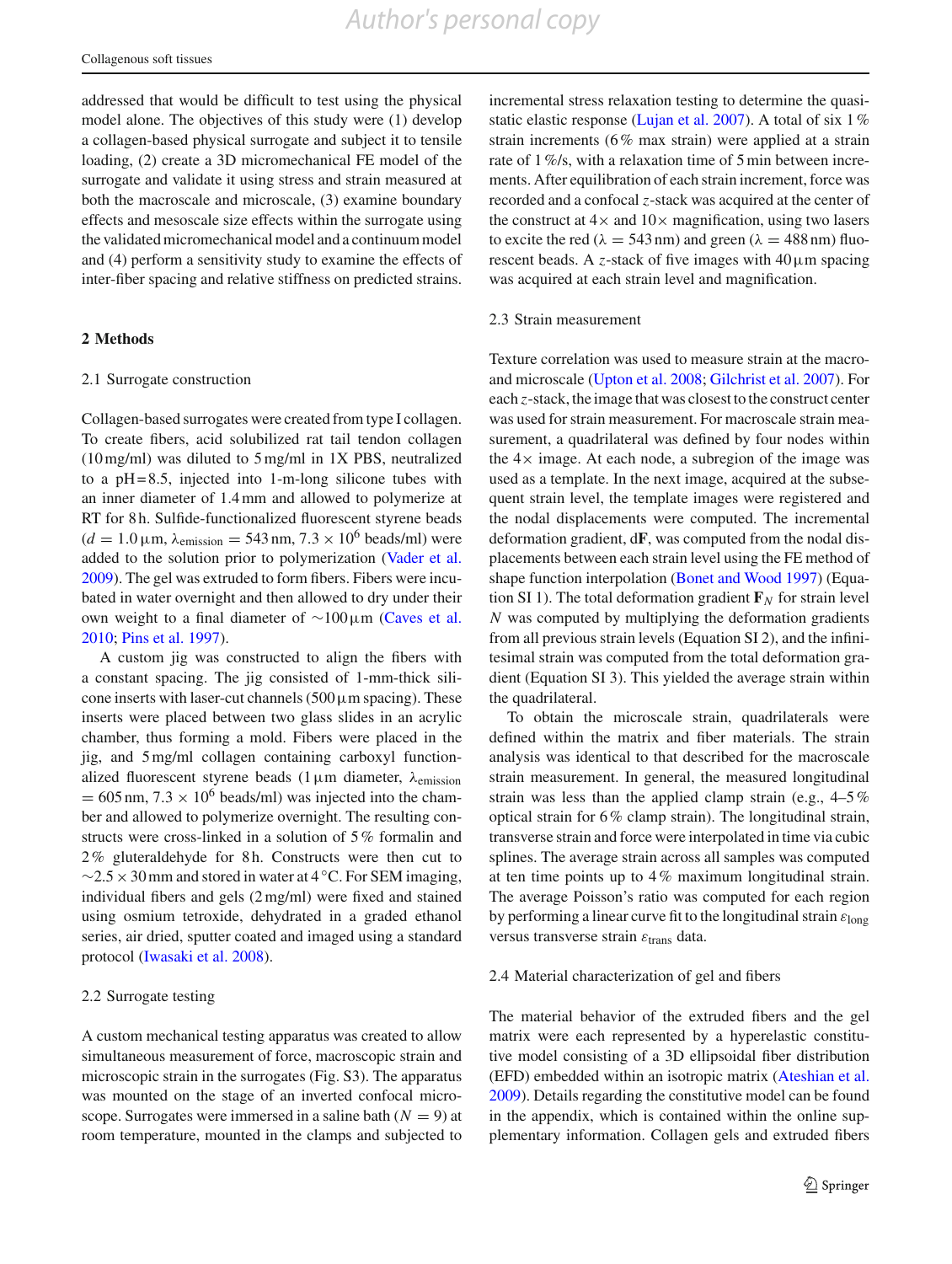

<span id="page-3-0"></span>**Fig. 1** Structure and organization of the surrogate material. (*Left*) An overhead photograph of a physical surrogate shows the extruded collagen fibers embedded within the collagen gel. (*Middle*) SEM imaging

reveals that the gels had loosely and randomly packed collagen fibrils. (*Right*) In contrast, the fibers had densely packed and highly aligned fibrils

were tested in uniaxial tension using the protocol described previously for the surrogates. For the collagen gel, collagen was polymerized into dog bone-shaped specimens  $(N = 12$ , gauge length = 20 mm, width = thickness = 2.5 mm, Fig. S3, Panel B) [\(Roeder et al. 2002](#page-9-16)). To facilitate clamping, 2-mm-thick sections of melamine foam were polymerized in the specimen ends. For fiber testing, fibers were teased out of assembled, polymerized and fixed surrogates and cut to  $40 \text{ mm}$  ( $N = 15$ ). As with the surrogate, beads were polymerized in the gel and fibers for strain tracking. Strain was measured using texture correlation. Uniaxial stress–strain data and 2D strain data ( $\varepsilon_{\text{long}}$ ,  $\varepsilon_{\text{trans}}$ ) were obtained for both the gels and fibers. A nonlinear constrained pattern search method was used to find the set of coefficients that minimized the sum of the square difference between the data and curve fits for the gel and fiber data sets, with the stress–strain and 2D strain data fit simultaneously [\(Lewis et al. 2007\)](#page-8-26).

## 2.5 Micromechanical FE model

A hexahedral FE mesh was constructed to represent the surrogate (Truegrid, XYZ Scientific, Livermore, CA) using the average geometry (Fig. S3, Panel C). The final mesh was chosen based on a mesh convergence study. The EFD model with the best fit coefficients from the gel and fiber testing were used. The surrogate tensile test was simulated by constraining one end of the model in the *x*–*y*–*z* directions and constraining the other end in the  $x-y$  plane (the transverse plane). The end constrained in the *x*–*y* plane was subjected to displacement boundary conditions in the *z*-direction that resulted in a clamp-to-clamp strain of 4%. The FEBio finite element software was used for all simulations [\(http://www.febio.](http://www.febio.org) [org\)](http://www.febio.org) [\(Maas et al. 2012\)](#page-8-27). The macroscopic and microscopic strains were calculated from the FE results using the same nodal point coordinates that were used in the experimental texture correlation measurements. This allowed a direct comparison between the FE and experimental results. To determine the effect of constitutive model parameters, simulations were performed using coefficient values that were  $\pm 1$ standard deviation. The best fit coefficient model was compared to the experimental results, and the normalized root mean square error (NRMSE) (Equation SI 14) was used to assess agreement.

## **3 Results**

#### 3.1 Physical surrogate and confocal imaging

Collagen-based physical surrogates  $(N = 9)$  were constructed by embedding dense, extruded fibers (∼30% by weight) within a collagen hydrogel (0.5% by weight) (Fig. [1,](#page-3-0) left). The resulting constructs ( $l = 30$  mm,  $w = 2.42 \pm$  $0.14$  mm,  $t = 1.16 \pm 0.07$  mm) had a mean fiber diameter of  $185 \pm 20$  µm and an inter-fiber spacing of  $298 \pm 47$  µm. SEM imaging revealed that the extruded fibers were composed of densely packed and aligned collagen fibrils (Fig. [1,](#page-3-0) middle), while the matrix was composed of loosely packed and randomly oriented fibrils (Fig. [1,](#page-3-0) right). Functionalized styrene beads that were embedded in the gel (red emission) and fiber (green emission) were highly visible at  $4 \times$  and  $10 \times$  magnification and proved suitable for use in strain measurement (Fig. [2,](#page-4-0) left and middle).

#### 3.2 Macroscopic and microscopic strains

Two dimensional strains were measured at the macroscale and the microscale. The macroscopic strain was not repre-sentative of the microscopic fiber and matrix strains (Fig. [2,](#page-4-0) right). At the macroscale, the transverse strain ( $\varepsilon$ <sub>trans</sub>) induced by the Poisson effect exceeded that of the longitudinally applied strain  $(\varepsilon_{\text{long}})$  and was a nonlinear function of the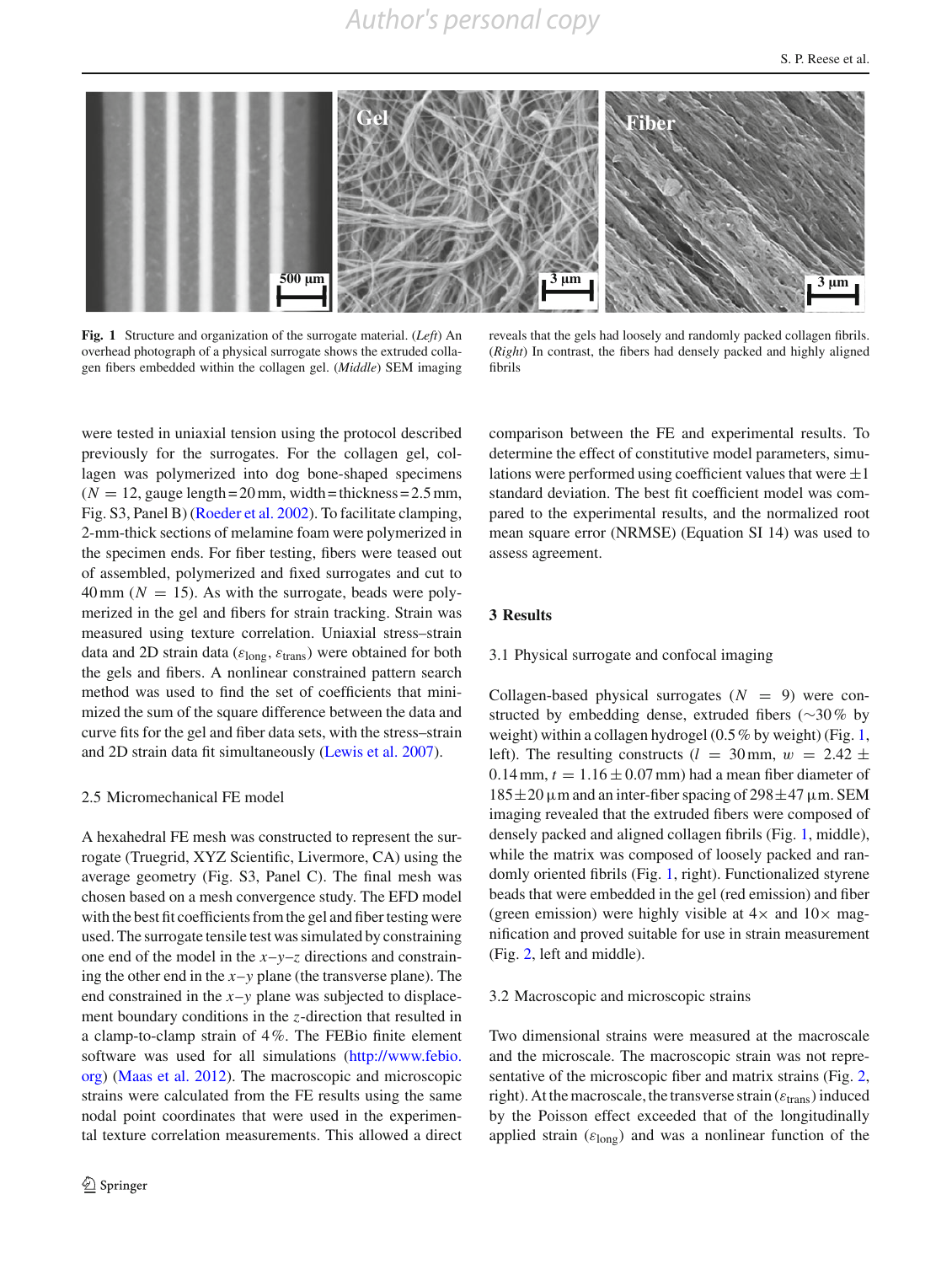# *Author's personal copy*



<span id="page-4-0"></span>**Fig. 2** Confocal images of surrogate constructs and results for microscopic/macroscopic strain measurement. (*Left*) A dual channel 4× image shows the *red fluorescent beads* in the gel matrix and the *green fluorescent beads*in the fiber. *The dotted white box* shows the location of the field for the  $10\times$  image that was used for strain analysis. (*Middle*)

The  $10\times$  image from the center of the surrogate used for computing the microscale fiber and gel strain. (*Right*) The macroscopic transverse strain (*black line*) was not representative of the microscopic fiber strain (*green line*) or matrix strain (*red line*). The *error bars* represent the standard deviation computed for all samples

longitudinal strain. The average macroscale Poisson's ratio was  $1.72 \pm 0.26$ . The microscale fiber strain in the transverse direction had a magnitude that was considerably larger than the macroscopic value, with an average Poisson's ratio of  $2.90 \pm 0.56$ . Interestingly, the magnitude of the transverse strain for the gel matrix was less than both the fiber and the macroscopic values. The mean matrix Poisson's ratio within the surrogate was  $0.57\pm0.51$ . The macroscopically measured stress–strain response was nearly linear, with a modulus of  $10.55 \pm 1.02$  MPa.

## 3.3 Material characterization of gel and extruded fibers

The constitutive response of the collagen gel and extruded fibers was described using a strain energy-based formulation with an embedded EFD, as discussed in the appendix. The EFD constitutive model was able to simultaneously describe the uniaxial stress–strain and 2D strain behavior of both the extruded fibers ( $R^2 = 0.98$ ) and the collagen gel ( $R^2 = 0.99$ ) (Fig. S1). The fibers were considerably stiffer than the gel  $(E_{\text{fiber}} = 215.2 \pm 52.1 \text{ MPa}, E_{\text{gel}} = 0.091 \pm 0.030 \text{ MPa}.$ For both materials, the magnitude of the transverse strain induced by the Poisson's effect exceeded the applied longitudinal strain. The average Poisson's ratios were similar, with the fiber having a Poisson's ratio of  $2.86 \pm 0.42$  and the gel having a Poisson's ratio of  $2.84 \pm 0.79$ . Considerably more variation was seen in the tensile response of the gel than that of the fibers, as indicated by the larger standard deviations for each strain level.

# 3.4 Micromechanical FE model and validation

The micromechanical FE model was created using the experimentally measured geometry of the surrogate and the curve fit EFD gel and fiber material coefficients. The model was capable of simultaneously predicting the macroscopic stress– strain behavior as well as the 2D macroscale and microscale strain (Fig. [3\)](#page-5-0). The normalized root mean square error (NRMSE) was used as the metric of comparison between experimental and FE results, as discussed in the appendix. The predicted macroscopic stress  $(NRMSE = 0.015)$ and the macroscopic transverse strain  $(NRMSE = 0.085)$ closely matched the experimentally measured values. The predicted microscopic transverse fiber strain was in very good agreement with the experimentally measured values  $(NRMSE = 0.018)$ , while the microscopic transverse matrix strain was not as accurately predicted  $(NRMSE = 0.190)$ . Large variability was present in the experimental results, especially for the macroscopic and matrix 2D strain. When simulations were performed using coefficients that varied from the mean values by a single standard deviation, the predictions closely bounded this uncertainty. This suggests that experimental uncertainty is likely a result of variation of microscale material properties.

# 3.5 Boundary effects

The influence of the constrained boundary at the clamp interface was examined by varying the aspect ratio of the micromechanical FE model from 4:1 to 80:1. Both the microscale matrix transverse strain and the macroscale transverse strain decreased with increasing aspect ratio (Figs. [4,](#page-6-0) [5\)](#page-6-1). An aspect ratio of 40:1 was needed to reach the values that were obtained for an unconstrained simulation (e.g., no boundary effects). Contour plots of the transverse strain showed that a surrogate model with a constrained boundary had considerable inhomogeneity within the transverse strain field (coefficient of variation =  $63.9\%$ ) (Fig. [4\)](#page-6-0), while a surrogate model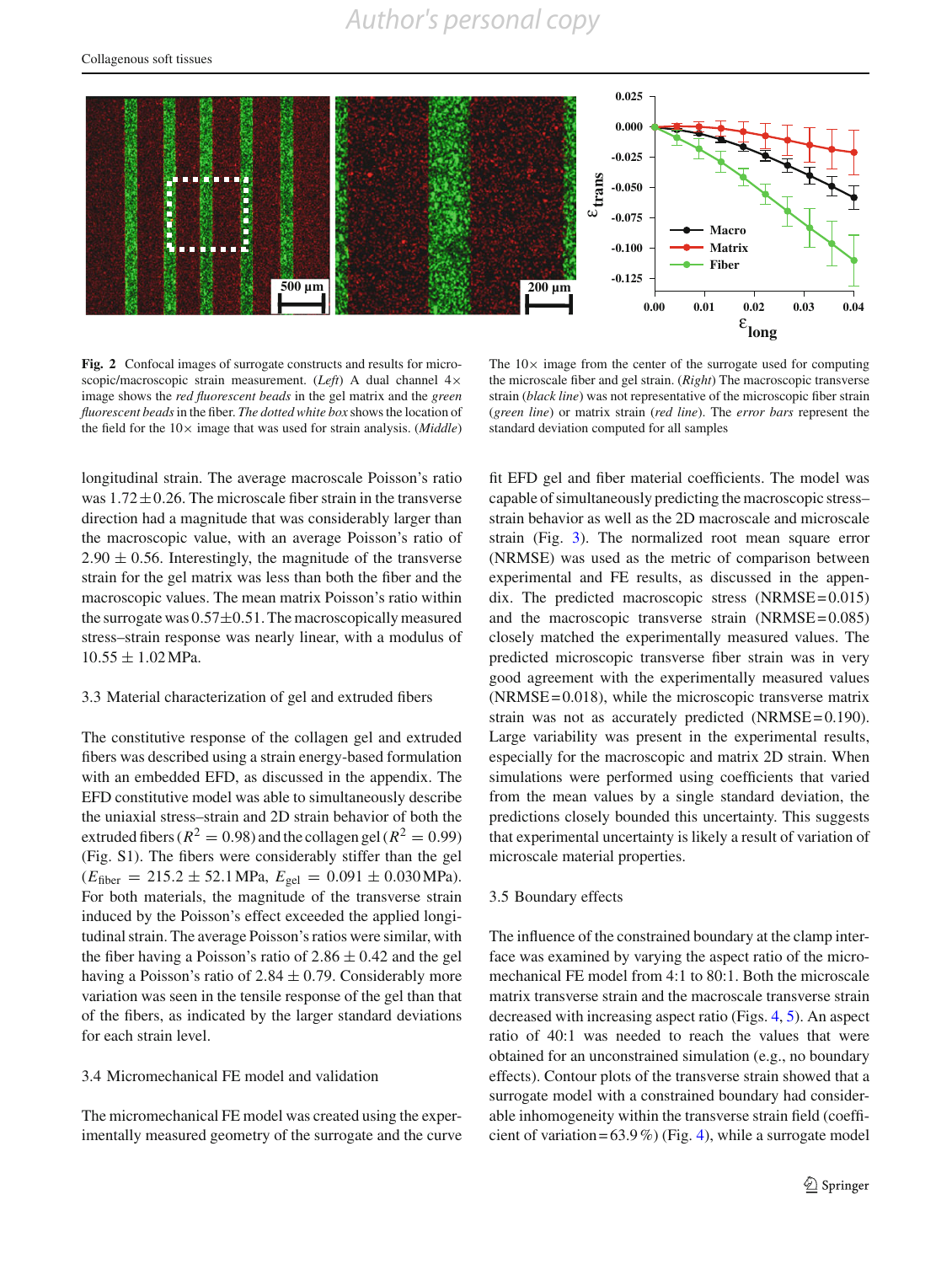*Author's personal copy*





<span id="page-5-0"></span>**Fig. 3** Micromechanical FE model validation. The FE model predictions were in excellent agreement with the experimental data. Results are shown for the stress–strain (*upper left*), the macroscopic strain (*upper right*), the fiber strain (*lower left*) and the matrix strain (*lower right*).

In *all plots* the points represent the experimental data, the *solid line* is the FE prediction obtained using the best fit coefficients and the *dashed lines* are the FE predictions obtained using coefficients plus or minus one standard deviation.

with an unconstrained boundary did not exhibit this level of inhomogeneity (coefficient of variation =  $12.3\%$ ) (Fig. [4\)](#page-6-0). This reveals that the microscale inhomogeneity observed in the mid-substance of the surrogate is generated by a constrained boundary.

## 3.6 Presence of size effects

To assess the presence of size effects, continuum models with varying aspect ratios were created. Unlike the micromechanical models, which discretely modeled the fibers and the matrix, continuum models featured a homogenized material response applied to the macroscale surrogate dimensions (as discussed in the Appendix). In these simulations, the continuum model only matched the micromechanical model for an aspect ratio of 8:1, which was the aspect ratio for the surrogate (Fig. [5\)](#page-6-1). Since the material coefficients for the continuum model were obtained by curve fitting the material test data for the surrogate, this result is expected. However, varying the aspect ratio of the continuum model did not result in a significant change in the macroscopic transverse strain, as was observed for the micromechanical model. This indicates that the local continuum assumption is not valid for the surrogate and that size effects are not negligible.

#### 3.7 Sensitivity studies

Decreasing the inter-fiber distance increased the heterogeneity at the microscale, as indicated by the rise in the microscale strain difference,  $\Delta \varepsilon$ <sub>micro</sub> (Fig. S2). An interfiber spacing of  $10 \mu m$  resulted in a microscale strain difference of  $\Delta \varepsilon_{\text{micro}} = 0.13$ , while the surrogate inter-fiber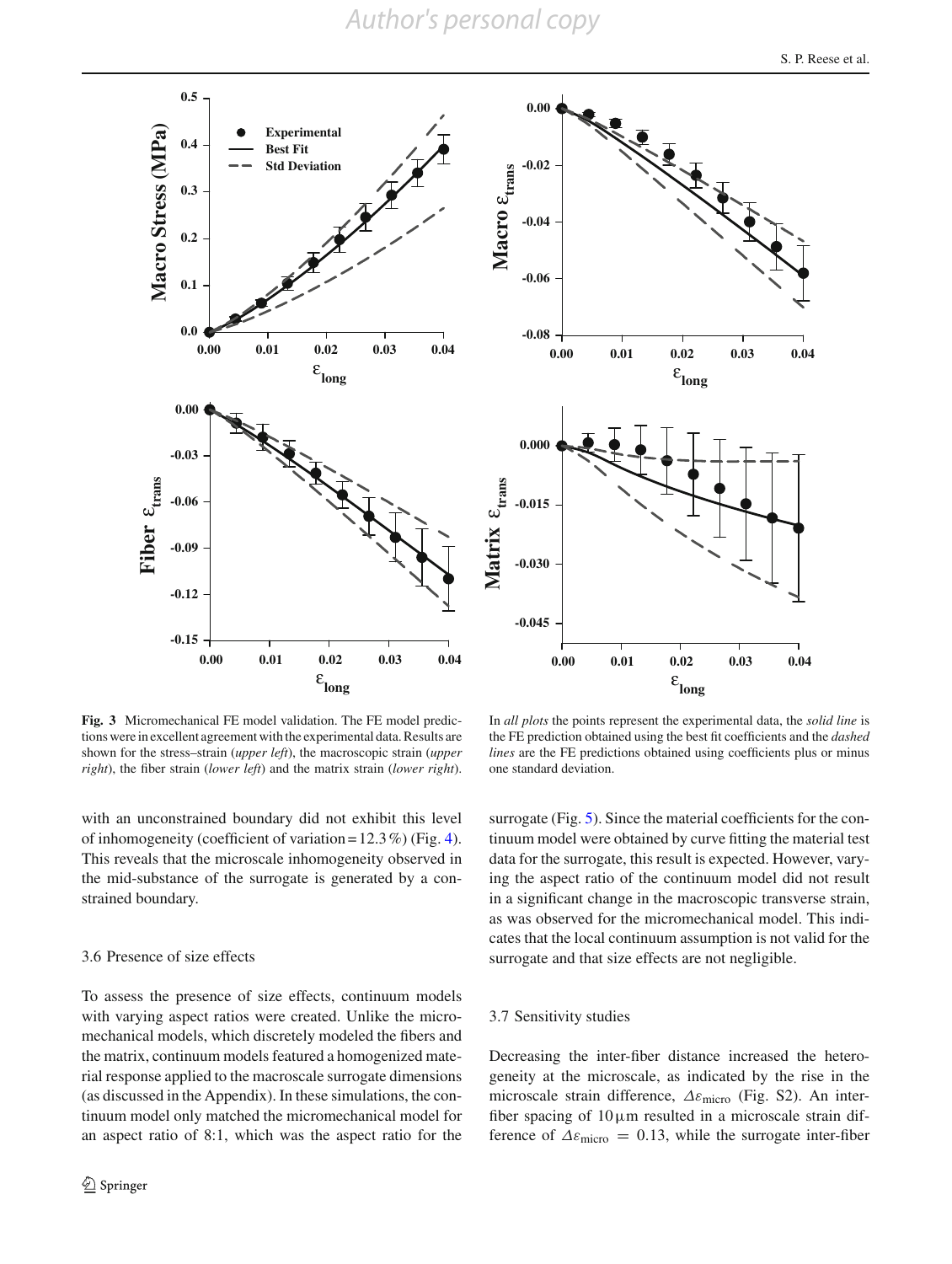



<span id="page-6-0"></span>**Fig. 4** Effects of aspect ratio and boundary conditions on predictions from micromechanical FE models. (*Left*) There was a significant reduction in transverse strain with increasing aspect ratio in the surrogate micromechanical FE models. (*Middle*) The constrained surrogate model displayed considerable heterogeneity in transverse strain, while the



<span id="page-6-1"></span>**Fig. 5** Effect of aspect ratio on the micromechanical and continuum FE models. Varying the aspect ratio of the micromechanical FE model had a significant impact on the predicted macroscopic transverse strain (*solid line*), while there was little effect on the continuum FE model (*dashed line*)

spacing of  $300 \mu$ m resulted in a microscale strain difference of  $\Delta \varepsilon_{micro} = 0.08$ . Increasing the stiffness of the matrix resulted in a decrease in heterogeneity, as indicated by a lower microscale strain difference with a decrease in the ratio of fiber stiffness to matrix stiffness (*E*fiber/*E*matrix) (Fig. S2).

# **4 Discussion**

The physical surrogates created in this study emulated certain structural features found in collagenous soft tissues,

strain field within the unconstrained model was nearly homogeneous. The corresponding point for the constrained model is designated on the plot with a "*C*". The *dotted line* represents the value obtained from the unconstrained model and is labeled with a "*U*"

including a nanoscale organization of collagen fibrils and a mesoscale organization of aligned collagen fibers coupled via an inter-fiber matrix. Although the structure of the surrogate was intentionally simplified, the surrogate reproduced a number of experimentally reported observations. The macroscale Poisson's ratios were in the range of those reported for tendon and ligament [\(Hewitt et al. 2001;](#page-8-14) [Lynch et al. 2003](#page-8-28)). At the microscale, the Poisson's ratio and linear modulus of the extruded fibers matched the experimental values for tendon fascicles [\(Yin and Elliott 2004\)](#page-9-17), while the modulus of the matrix matched previous estimates for the inter-fiber matrix [\(Reese et al. 2010](#page-9-18); [Ault and Hoffman 1992\)](#page-8-29). Poisson's ratios in excess of the isotropic limit of 0.5 (as reported in this study) are indicative of anisotropy [\(Reese et al. 2010](#page-9-18)). In the surrogates, anisotropy was present in both the extruded fibers (via aligned collagen fibrils) and at the macroscale (via aligned extruded fibers). Other anisotropic biological tissues (such as meniscus) also have large estimated Poisson's ratios [\(LeRoux and Setton 2002\)](#page-8-30).

The experimentally measured macroscale strain of the physical surrogate was not representative of the microscale strain, which was highly inhomogeneous. The transverse strain within the inter-fiber gel matrix was dissimilar from the transverse strain measured within the fiber. This behavior is qualitatively similar to the inhomogeneous strains experimentally observed at the mesoscale and microscale in tendon tissue [\(Komolafe and Doehring 2010](#page-8-7); [Screen et al.](#page-9-5) [2004a](#page-9-5)[,b\)](#page-9-19).

To investigate the source of this microscale inhomogeneity, a micromechanical model of the physical surrogate was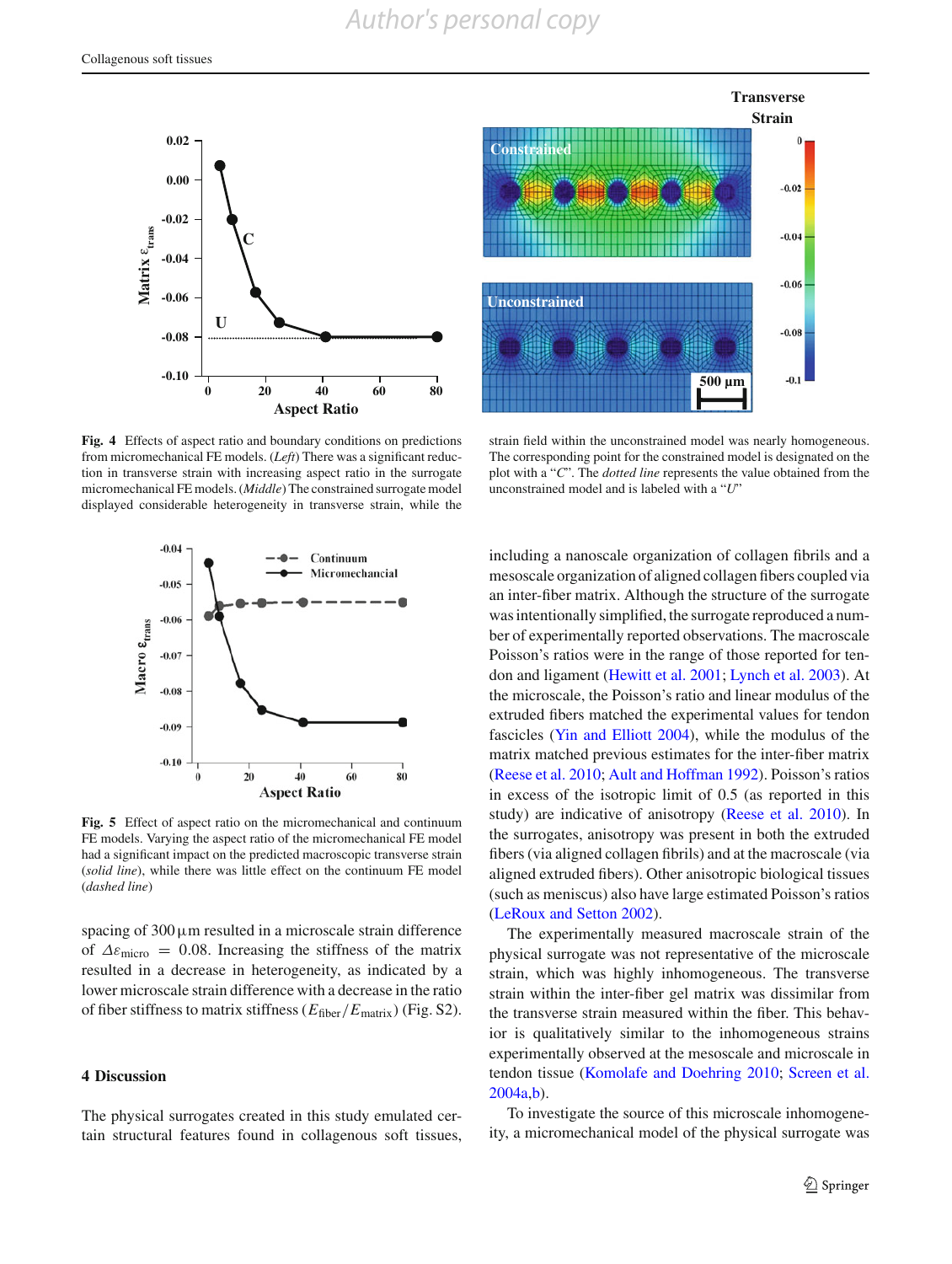created. This model was validated at multiple scales and dimensions, which allowed the model to be extended to simulate tests that would have been difficult to perform experimentally. By creating models with varied aspect ratios and comparing them to an unconstrained model, it was revealed that the constrained boundary at the clamp was responsible for the inhomogeneous strain field experimentally observed at the microscale. According to the St. Venant principle in the context of the local continuum theory, the boundary effects should subside (or decay) as the distance from the boundary increases. For highly anisotropic materials, this decay is expected to occur more slowly. In the macroscale continuum model of the surrogate, the boundary effects subsided a short distance from the clamp, thus failing to predict the transmission of the boundary effects into the surrogate mid-substance. In the micromechanical simulations of surrogates with varied lengths, an aspect ratio of nearly 40:1 was needed in order for the boundary effects to subside, as compared to an aspect ratio of 8:1 for an anisotropic continuum model (Figs. [4,](#page-6-0) [5\)](#page-6-1). This indicates that the local continuum assumption is not valid for describing the macroscale behavior of the surrogate and that size effects are present. Given the large diameter of the fibers relative to the surrogate macroscale dimensions, the presence of these observed size effects is not surprising.

This study did not distinguish between gradient-based size effects and edge-dependent size effects. Because of the regular structure of the surrogate, there was very little damage on the edges. Therefore, we expect that edge-dependent size effects were minimal. It may have been possible to model the two se[parate](#page-8-17) [types](#page-8-17) [of](#page-8-17) [size](#page-8-17) [effects](#page-8-17) [\(e.g.,](#page-8-17) [as](#page-8-17) [in](#page-8-17) Anderson and Lakes [1994](#page-8-17)) via the inclusion of strain gradients into a continuum-based constitutive model (e.g., Cosserat elasticity or generalized continua). However, such an approach does not allow for the reconstruction of the micro problem (i.e., simulation of the inhomogeneous microscale stress and strain). Multiscale methods were used because of their ability to address both macroscale behavior and microscale behavior.

To determine the relevance of the model in describing the mechanics of native tissue, a sensitivity study was performed. The inter-fiber spacing of the surrogate was much larger than is present in tendon and ligament. Due to manufacturing constraints, the minimum fiber spacing was  $300 \mu$ m. Smaller spacing resulted in fibers sticking together. Spacing between fascicles within native tendon ranges between 5 and  $20 \mu$ m. However, the sensitivity study revealed that decreasing the inter-fiber spacing actually led to an increase in the inhomogeneity between the matrix and fiber strain. It has been estimated that the matrix material is 500–5,000 times more compliant than the fibers [\(Reese and Weiss 2010\)](#page-9-20). A sensitivity study on the matrix stiffness revealed that considerable strain inhomogeneity is present within this range. For a physiologically relevant model with an inter-fiber spacing of 10µm and a fiber stiffness ∼2,500 times that of the gel, the predicted matrix strain was positive (matrix  $\varepsilon_{trans} = 0.03$ ), while the fiber strain was negative (fiber  $\varepsilon_{trans} = -0.10$ ). If the micromechanical model predictions are indicative of in vivo mesoscale behavior, then these results could have important implications. Histological studies have shown that vessels and nerves are located between fascicles at the mesoscopic level [\(Kjaer 2004](#page-8-31); [Wang 2006](#page-9-4)). If present within native tissue, positive transverse inter-fiber strains may play a role in regulating blood flow. The presence of large negative transverse strains within a fascicle may play a role in nutrient transport. Large strains are indicative of volume loss and thus fluid [exudation,](#page-8-32) [as](#page-8-32) [described](#page-8-32) [by](#page-8-32) [biphasic](#page-8-32) [theory](#page-8-32) [\(](#page-8-32)Armstrong et al. [1984;](#page-8-32) [Reese and Weiss 2010](#page-9-20); [Yin and Elliott 2004\)](#page-9-17).

Since the surrogate represented a simplified physical model, certain features found in native collagenous soft tissues were not reproduced. Fiber crimp was not included, thus the nonlinear stress–strain response typical for tendon was not observed. In this study, cross-linking was performed using formalin and gluteraldehyde, which is not a physiologically occurring mechanism for cross-linking. Finally, other ECM components such as elastin and proteoglycans were not included. Although an attempt to include features such as crimp, alternative cross-linking methods, proteoglycans, etc. may have provided a more physiologically relevant model, it would have come at the cost of simplicity in model construction, analysis and hypothesis testing. Nevertheless, these features can be investigated as part of future studies using the surrogate approach. Although the FE predictions for the stress and 2D strain were quite good, the predicted microscale transverse matrix strain did not fully replicate the experimentally measured behavior. The constructs were observed to shrink a small amount when put into the formalin/gluteraldehyde mixture during their creation. It is hypothesized that the gel shrunk more than the fibers (driven by osmotic forces), which generated a pre-stress within the matrix. Another possible source of error is that of clamping effects on the gel matrix. When testing the gel specimens, it was necessary to embed the tabs in melamine foam. Without this step, the clamping effects affected the tensile response. Since the constructs did not have the foam embedded in the ends that were gripped, this may have introduced an additional clamping effect that was not captured by the FE model. Although the matrix behavior was not perfectly replicated, the predicted result is still within a range deemed acceptable, with a NRMSE of less than 0.2.

The physical surrogate in this study was able to emulate features of the mesoscale microstructure of collagenous soft tissues and allowed for a controlled means of investigating size effects in the presence of a constrained boundary. Sensitivity studies that were performed using the validated micromechanical FE model indicated that the results of this model may have relevance to tissue, where experimental evidence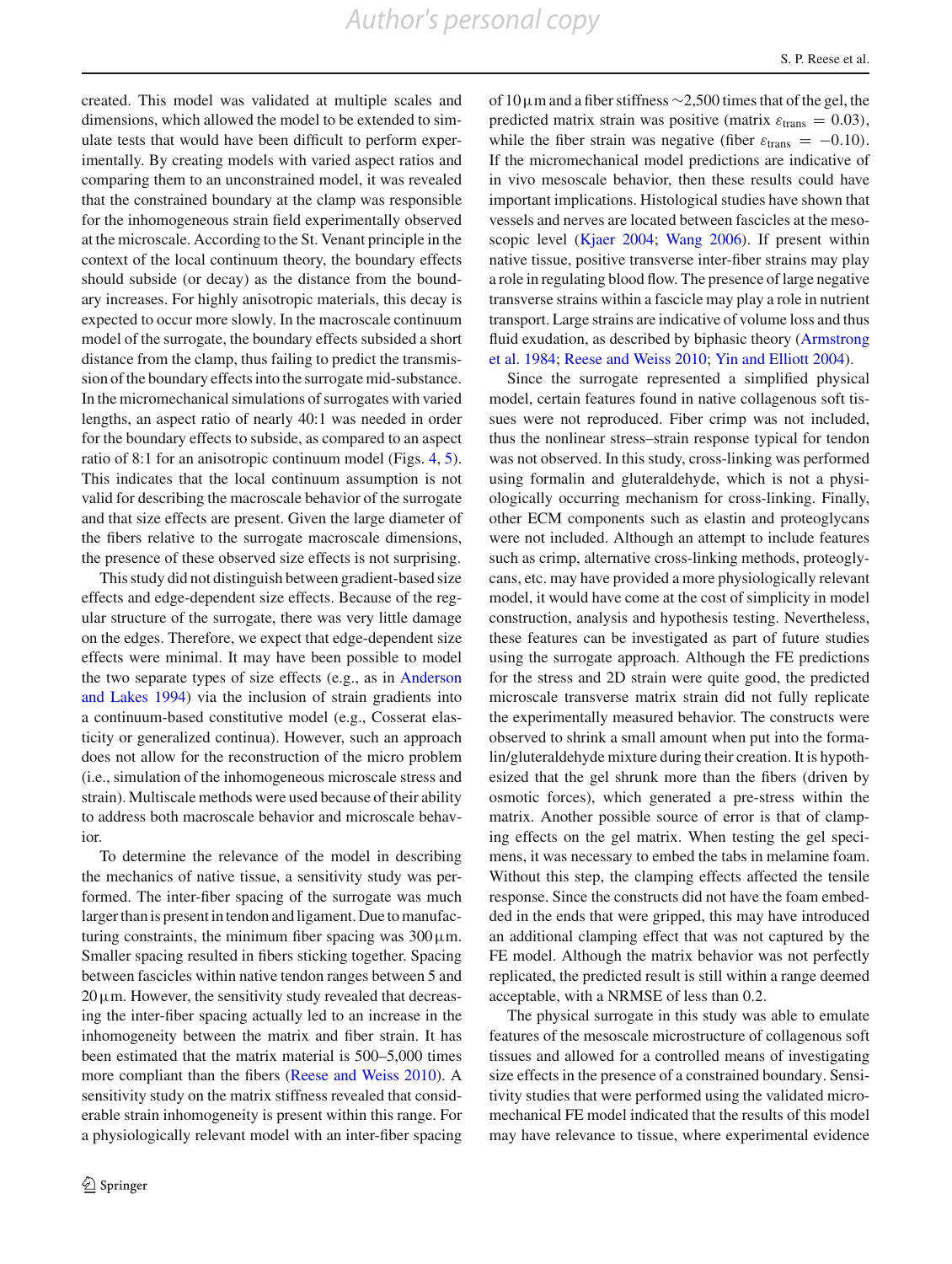suggests [the](#page-8-7) [presence](#page-8-7) [of](#page-8-7) [such](#page-8-7) [size](#page-8-7) [effects](#page-8-7) [\(](#page-8-7)Komolafe and Doehring [2010;](#page-8-7) [Screen et al. 2004a](#page-9-5)). In the future, the use of physical models could provide a means for developing and validating more complex and physiologically relevant computational models. Since size effects may play an important role in the normal function of collagenous soft tissues, the results of this work suggest that future modeling studies should carefully consider if a local continuum assumption is adequate for the intended use of the model. In addition to its contribution to the field of multiscale soft tissue mechanics, this study also has relevance to the field of tissue engineering, where computational modeling is poised to help develop future generations of tissue scaffolds.

**Acknowledgments** Financial support from NIH #R01AR047369, R01EB015133 and R01GM083925 is gratefully acknowledged.

### **References**

- <span id="page-8-17"></span>Anderson WB, Lakes RS (1994) Size effects due to Cosserat elasticity and surface damage in closed-cell polymethacrylimide foam. J Mater Sci 29:6413–6419
- <span id="page-8-32"></span>Armstrong CG, LaiWM, Mow VC (1984) An analysis of the unconfined compression of articular cartilage. J Biomech Eng 106(2):165–173
- <span id="page-8-25"></span>Ateshian GA, Rajan V, Chahine NO, Canal CE, Hung CT (2009) Modeling the matrix of articular cartilage using a continuous fiber angular distribution predicts many observed phenomena. J Biomech Eng 131(6):061003
- <span id="page-8-10"></span>Atkinson TS, Ewers BJ, Haut RC (1999) The tensile and stress relaxation responses of human patellar tendon varies with specimen crosssectional area. J Biomech 32(9):907–914
- <span id="page-8-29"></span>Ault HK, Hoffman AH (1992) A composite micromechanical model for connective tissues: part II—application to rat tail tendon and joint capsule. J Biomech Eng 114(1):142–146
- <span id="page-8-2"></span>Birk DE, Zycband EI,Woodruff S,Winkelmann DA, Trelstad RL (1997) Collagen fibrillogenesis in situ: fibril segments become long fibrils as the developing tendon matures. Dev Dyn 208(3):291–298
- <span id="page-8-24"></span>Bonet J, Wood R (1997) Nonlinear continuum mechanics for finite element analysis. Cambridge University Press, Cambridge
- <span id="page-8-19"></span>Buechner PM, Lakes RS (2003) Size effects in the elasticity and viscoelasticity of bone. Biomech Model Mechanobiol 1(4):295–301. doi[:10.1007/s10237-002-0026-8](http://dx.doi.org/10.1007/s10237-002-0026-8)
- <span id="page-8-20"></span>Caves JM, Kumar VA, Wen J, Cui W, Martinez A, Apkarian R, Coats JE, Berland K, Chaikof EL (2010) Fibrillogenesis in continuously spun synthetic collagen fiber. J Biomed Mater Res Part B Appl Biomater 93(1):24–38. doi[:10.1002/jbm.b.31555](http://dx.doi.org/10.1002/jbm.b.31555)
- Chang CC, Krishnan L, Nunes SS, Church KH, Edgar LT, Boland ED, Weiss JA, Williams SK, Hoying JB (2011) Determinants of microvascular network topology in implanted neovasculatures. Arterioscler Thromb Vasc Biol (in press)
- <span id="page-8-4"></span>Danylchuk KD, Finlay JB, Krcek JP (1978) Microstructural organization of human and bovine cruciate ligaments. Clin Orthop Relat Res 131:294–298
- <span id="page-8-16"></span>Fatemi J, Van Keulen F, Onck PR (2002) Generalized continuum theories: application to stress analysis in bone. Meccanica 37:385–396
- <span id="page-8-8"></span>Fung DT, Wang VM, Laudier DM, Shine JH, Basta-Pljakic J, Jepsen KJ, Schaffler MB, Flatow EL (2009) Subrupture tendon fatigue damage. J Orthop Res 27(2):264–273. doi[:10.1002/jor.20722](http://dx.doi.org/10.1002/jor.20722)
- <span id="page-8-23"></span>Gilchrist CL, Witvoet-Braam SW, Guilak F, Setton LA (2007) Measurement of intracellular strain on deformable substrates with texture correlation. J Biomech 40(4):786–794. doi[:10.1016/j.jbiomech.](http://dx.doi.org/10.1016/j.jbiomech.2006.03.013) [2006.03.013](http://dx.doi.org/10.1016/j.jbiomech.2006.03.013)
- <span id="page-8-6"></span>Haraldsson BT, Aagaard P, Qvortrup K, Bojsen-Moller J, Krogsgaard M, Koskinen S, Kjaer M, Magnusson SP (2008) Lateral force transmission between human tendon fascicles. Matrix Biol 27(2): 86–95
- <span id="page-8-14"></span>Hewitt J, Guilak F, Glisson R, Vail TP (2001) Regional material properties of the human hip joint capsule ligaments. J Orthop Res 19(3):359–364
- <span id="page-8-11"></span>Hirokawa S (2003) An experimental study of the microstructures and mechanical properties of swine cruciate ligaments. JSME Int J 46(4):1417–1425
- <span id="page-8-5"></span>Hurschler C, Provenzano PP, Vanderby R Jr (2003) Scanning electron microscopic characterization of healing and normal rat ligament microstructure under slack and loaded conditions. Connect Tissue Res 44(2):59–68
- <span id="page-8-21"></span>Iwasaki S, Hosaka Y, Iwasaki T, Yamamoto K, Nagayasu A, Ueda H, Kokai Y, Takehana K (2008) The modulation of collagen fibril assembly and its structure by decorin: an electron microscopic study. Arch Histol Cytol 71(1):37–44
- <span id="page-8-3"></span>Jarvinen T, Jarvinen TL, Kannus P, Jozsa L, Jarvinen M (2004) Collagen fibres of the spontaneously ruptured human tendons display decreased thickness and crimp angle. J Orthop Res 22(6):1303–1309
- <span id="page-8-1"></span>Kannus P (2000) Structure of the tendon connective tissue. Scand J Med Sci Sports 10(6):312–320
- <span id="page-8-31"></span>Kjaer M (2004) Role of extracellular matrix in adaptation of tendon and skeletal muscle to mechanical loading. Physiol Rev 84(2):649–698. doi[:10.1152/physrev.00031.2003](http://dx.doi.org/10.1152/physrev.00031.2003)
- <span id="page-8-7"></span>Komolafe OA, Doehring TC (2010) Fascicle-scale loading and failure behavior of the Achilles tendon. J Biomech Eng 132(2):021004. doi[:10.1115/1.4000696](http://dx.doi.org/10.1115/1.4000696)
- <span id="page-8-18"></span>Kouznetsova VG, Geers MGD, Brekelmans WAM (2004) Multi-scale second-order computational homogenization of multi-phase materials: a nested finite element solution strategy. Comput Methods Appl Mech Eng 193(48–51):5525–5550. doi[:10.1016/j.cma.2003.12.073](http://dx.doi.org/10.1016/j.cma.2003.12.073)
- <span id="page-8-15"></span>Lake SP, Miller KS, Elliott DM, Soslowsky LJ (2009) Effect of fiber distribution and realignment on the nonlinear and inhomogeneous mechanical properties of human supraspinatus tendon under longitudinal tensile loading. J Orthop Res 27(12):1596–1602. doi[:10.](http://dx.doi.org/10.1002/jor.20938) [1002/jor.20938](http://dx.doi.org/10.1002/jor.20938)
- <span id="page-8-30"></span>LeRoux MA, Setton LA (2002) Experimental and biphasic FEM determinations of the material properties and hydraulic permeability of the meniscus in tension. J Biomech Eng 124(3):315–321
- <span id="page-8-26"></span>Lewis RM, Shepherd A, Torczon V (2007) Implementing generating set search methods for linearly constrained minimization. SIAM J Sci Comput 29(6):2507–2530
- <span id="page-8-22"></span>Lujan TJ, Underwood CJ, Henninger HB, Thompson BM, Weiss JA (2007) Effect of dermatan sulfate glycosaminoglycans on the quasistatic material properties of the human medial collateral ligament. J Orthop Res 25(7):894–903. doi[:10.1002/jor.20351](http://dx.doi.org/10.1002/jor.20351)
- <span id="page-8-28"></span>Lynch HA, Johannessen W, Wu JP, Jawa A, Elliott DM (2003) Effect of fiber orientation and strain rate on the nonlinear uniaxial tensile material properties of tendon. J Biomech Eng 125(5):726–731
- <span id="page-8-27"></span>Maas SA, Ellis BJ, Ateshian GA, Weiss JA (2012) FEBio: finite elements for biomechanics. J Biomech Eng 134(1):011005–011010
- <span id="page-8-13"></span>Miyasaka KC, Daniel DM, Stone ML, Hirshman P (1991) The incidence of knee ligament injuries in the general population. Am J Knee Surg 4:3–8
- <span id="page-8-12"></span>Miyazaki H, Kozaburo H (1999) Tensile tests of collagen fibers obtained from the rabbit patellar tendon. Biomed Microdevices 2(2): 151–157
- <span id="page-8-9"></span>Nakama LH, King KB, Abrahamsson S, Rempel DM (2005) Evidence of tendon microtears due to cyclical loading in an in vivo tendinopathy model. J Orthop Res 23(5):1199–1205. doi[:10.1016/j.orthres.](http://dx.doi.org/10.1016/j.orthres.2005.03.006) [2005.03.006](http://dx.doi.org/10.1016/j.orthres.2005.03.006)
- <span id="page-8-0"></span>Ottani V, Martini D, Franchi M, Ruggeri A, Raspanti M (2002) Hierarchical structures in fibrillar collagens. Micron 33(7–8):587–596